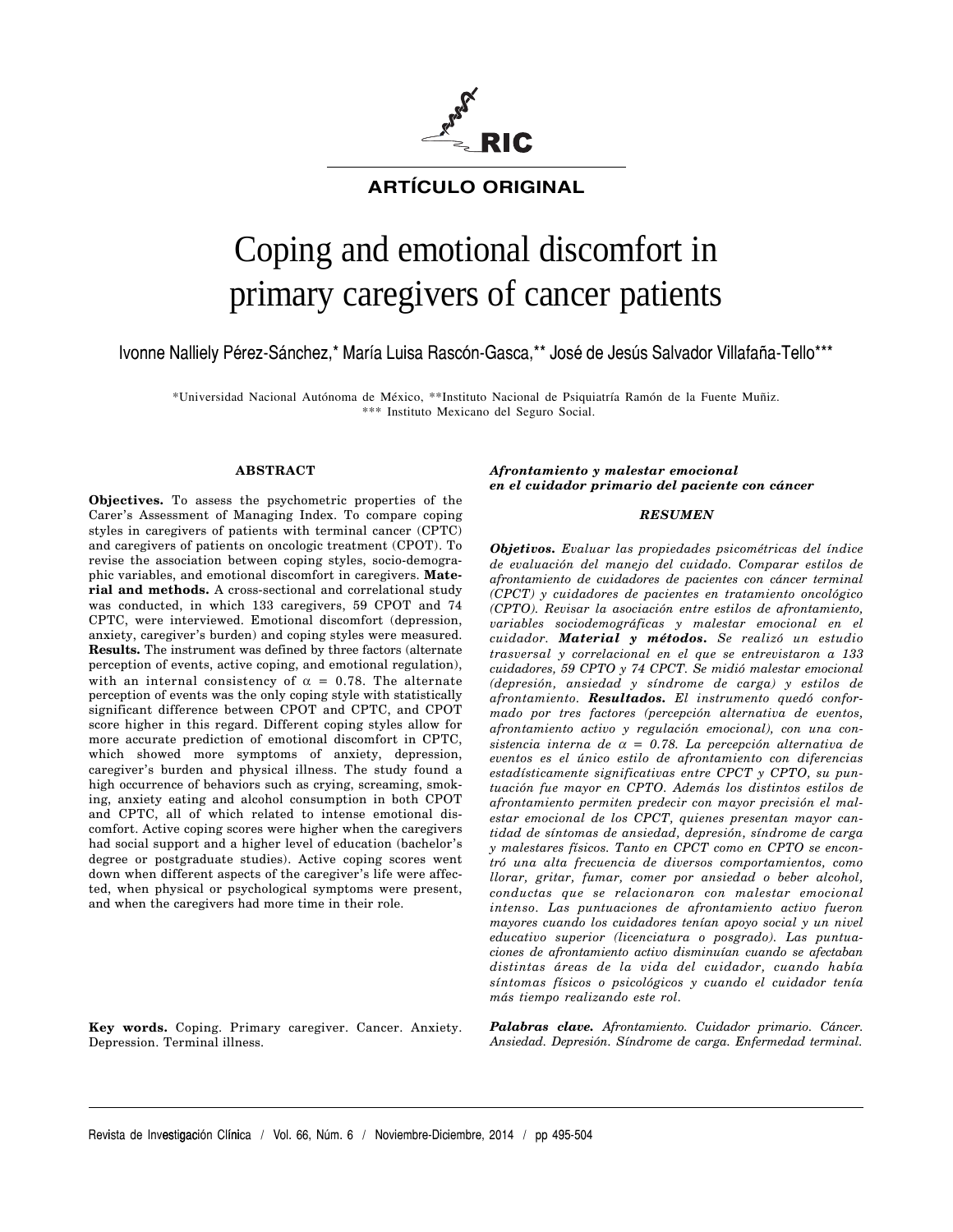#### INTRODUCTION

Being a primary caregiver causes several negative effects such as sleep disorders, lack of free time, economic stress, depression, anxiety,<sup>1</sup> poor self $care<sup>2</sup>$  low antibody production,<sup>3</sup> and therefore, a high predisposition towards infectious disease, slow cicatrization,4 headaches, insomnia, gastrointestinal and cardiovascular illness, etc. $5,6$ 

These negative effects of caregiving can be mediated by the type of coping used by the caregiver and the social support he or she receives.<sup>7</sup> The higher the demands of the illness in relation to the resources of the caregiver to cope with it, the more likely these problems are to develop.<sup>8,9</sup>

Most studies support the idea that active coping strategies (such as research, planning and problemsolving), or coping strategies oriented to modify emotion (reappraisal, relaxation, etc.), are associated with better results.10 Training caregivers in problem-solving strategies improves their social functioning and decreases depression and emotional distress.<sup>11</sup>

On the other hand, it seems that reappraisal reduces caregiver burden,  $12,13$  since it creates the impression of control over the disease,  $10$  can reduce health problems, and increases growth and personal well-being. Nevertheless, reappraisal depends on resources such as spirituality and social support.<sup>14</sup> Other variables associated with adaptive coping styles are having a caucasian background<sup>4,9,15</sup> and personality traits such as dominance, optimism, and low neuroticism.12

Less adaptive coping styles, i.e. evasive or diverting behaviors such as venting negative emotions, avoiding the solution of problems, criticizing or blaming oneself, consuming alcohol or drugs, and denial, are associated with feelings of depression, sleep disorders, low self-esteem, guilt and caregiver burden.7,9,12,16 These coping styles are linked to high levels of stress,<sup>17</sup> multiple roles,<sup>18</sup> and a Latin, African or Asian background.<sup>4,9,15</sup> It is worth noting that certain studies suggest that these coping styles are associated with relapse or the terminal phase in cancer.1,19 However, such studies do not make a clear comparison between caregivers of patients with terminal cancer (CPTC) and caregivers of patients on oncologic treatment (CPOT), in order to observe any possible differences between their coping styles and ascertain whether coping is associated with the psychological distress suffered by caregivers.

Some studies suggest that emotional distress is higher among caregivers in charge of terminal patients, $20$  due to the suffering they witness, $4$  which is caused by various intense symptoms, $^{21}$  physical and mental decline, and increased limitations and dependence,  $22,23$  which means an increase in the amount of time the caregiver has to devote to his or her role.24-26 Furthermore, one must not forget that caregivers not only help patients cope with death; they also work on their own mourning.<sup>8</sup>

The effects of poor stress management affect the physical health of caregivers even after the patient has died; the risk of suicide increases in elderly caregivers, $27$  as does the risk of dying from physical and mental health problems.28,29 Additionally, inadequate coping also affects the ability of patients to adapt to their illness<sup>10,11,14</sup> and the quality of the attention they receive, since it is associated with dehumanized assistance, anger, $30$  lack of organization, low performance, and attention and memory problems.31

With regard to this, the objectives of this study include:

- To assess the psychometric properties of the Carers Assessment of Managing Index.
- To identify any possible differences between the coping styles between caregivers of patients with terminal cancer and caregivers of patients on oncologic treatment, and
- To measure the relationship between coping styles, socio-demographic variables and emotional distress in caregivers (caregiver burden and symptoms of depression and anxiety).

#### MATERIAL AND METHODS

A non-experimental, correlational study was conducted, with the participation of 133 primary caregivers (identified by their patients), who had been working as caregivers for at least three months. All of them were adults in charge of cancer patients undergoing oncologic treatment (chemotherapy, radiotherapy or awaiting surgery) or in charge of terminal cancer patients (under palliative treatment to control the symptoms, since their cancer was considered irreversible and would lead to death in a few months). All the patients received medical care at the Pain and Palliative Treatment Clinic at the High Specialty Medical Unit, in the oncology hospital at Centro Médico Nacional Siglo XXI, in Mexico City. The study was approved by the ethics committee at said institution, and all participants signed their informed consent, establishing the conditions of their participation and its anonymous and vol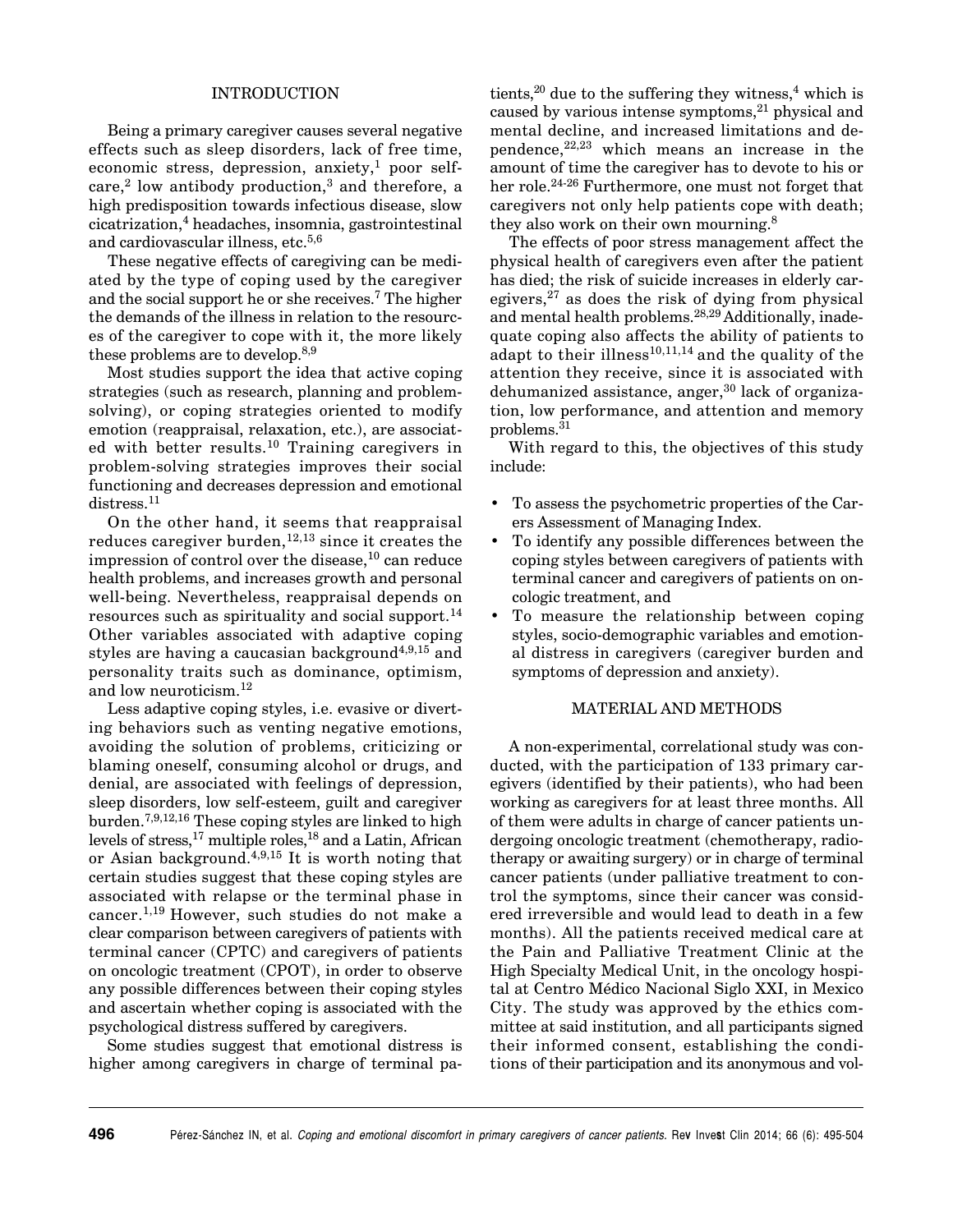Table 1. Socio-demographic data (sex, education, marital status).

| Socio-demographic data<br>$(n = 133)$ |                          | Caregivers                         |             | $\gamma^2$               |      |
|---------------------------------------|--------------------------|------------------------------------|-------------|--------------------------|------|
|                                       |                          | CPOT $(n = 58)$<br>CPTC $(n = 75)$ |             | $\overline{\chi^2}$<br>р |      |
| Sex of the caregiver                  | Male $(n = 41)$          | 22 (37.93%)                        | 20 (26.66%) | 1.92                     | 0.11 |
|                                       | Female $(n = 91)$        | 36 (62.07%)                        | 55 (73.33%) |                          |      |
| Sex of the patient                    | Male ( $n = 58$ )        | (41.37%)<br>24                     | 34 (58.62%) | 1.48                     | 0.14 |
|                                       | Female $(n = 75)$        | 39 (52%)                           | 36 (48%)    |                          |      |
| Education                             | Elementary ( $n = 47$ )  | 23 (39.65%)                        | 25 (33.33%) | 0.878                    | 0.64 |
|                                       | High school ( $n = 47$ ) | 19 (32.75%)                        | 28 (37.33%) |                          |      |
|                                       | College $(n = 39)$       | 16 (27.58%)                        | 22 (29.33%) |                          |      |
| Marital status                        | Single (27)              | 10 (17.24%)                        | 17 (22.66%) | 3.15                     | 0.36 |
|                                       | Married (87)             | 42 (72.41%)                        | 45 (60%)    |                          |      |
|                                       | Divorced (9)             | 4(6.89%)                           | 6(8%)       |                          |      |
|                                       | Domestic partnership (9) | 2(3.44%)                           | 7(9.33%)    |                          |      |

CPTC: caregivers of patients with terminal cancer. CPOT: caregivers of patients on oncologic treatment.

untary nature, as well as their right to leave the study.

The interview with the caregiver allowed the application of the measuring instruments: coping, anxiety symptoms, depression symptoms, caregiver's burden and other socio-demographic variables.

## **Psychometric instruments**

• *Zarit Burden Interview.* Measures subjective burden with 22 Likert-type items with four options; the original instrument was first published in 1980 by Zarit, Reever and Bach-Peterson,<sup>32</sup> has been validated in several languages, and is among the most widely used. Divergence regarding evaluation exists. Originally, each item was marked 0-4 points, with a maximum score of 88. However, in Spain the items are often marked 1-5, which can increase the number of caregivers diagnosed with caregiver burden.

Regarding the cut-off point, some propose that a score under 46 must be interpreted as the absence of caregiver burden, 47-55 as light caregiver burden, and over 56, heavy caregiver burden. However, Zarit himself did not establish any criteria for the cut-off point,  $33$  only in 2006 did a study suggest that a score between 24 and 26 may identify with 72% accuracy the depressed caregivers diagnosed using the Geriatric Depression Scale, CES-D.<sup>34</sup> This study used the validation established by Alpuche, *et al.*, 32 developed with 141 caregivers of patients with chronic

degenerative disease. It uses a 0-4 scale for scoring, has an internal consistency of  $\alpha = 0.90$ , and its concurrent validity with the Perceived Stress Query and the GHQ-28.31 General Health Query.

- *Hospital Anxiety and Depression Scale (HADS).* Created in 1983 by Zigmod and Snaith, it measures anxiety and depression, excluding somatic symptoms. It consists of 14 Likert-type items with four options. The cut-off point for the depression subscale is seven, and eight for the anxiety subscale. In México, it has been validated on subjects with morbid obesity, chronic renal failure, drug dependency, burn victims, elderly people, and women in high risk pregnancy. Its reliability is between  $\alpha = 0.81$  and  $\alpha = 0.86$ , and its validity is convergent with structured clinical interview, Beck Depression Scale, Clinical Anxiety Scale and Montgomery-Asberg Rating Scale.<sup>35</sup>
- *Carers Assessment of Managing Index.* Created in 1995 by Nolan, Keady and Grant<sup>36</sup> to measure coping strategies in caregivers in charge of Alzheimer patients, it has been validated on caregivers in charge of elderly or learning-impaired patients. It uses a four-point Likert scale. A high score suggests more effective coping. The original instrument has 38 items ( $\alpha = 0.86$ ) and three subscales:
	- ° Problem solving and coping ( $\alpha = 0.77$ ).
	- $\degree$  Alternate perception of events ( $\alpha = 0.76$ ), and
	- $\degree$  Stress symptom-delaying strategies ( $\alpha = 0.70$ ).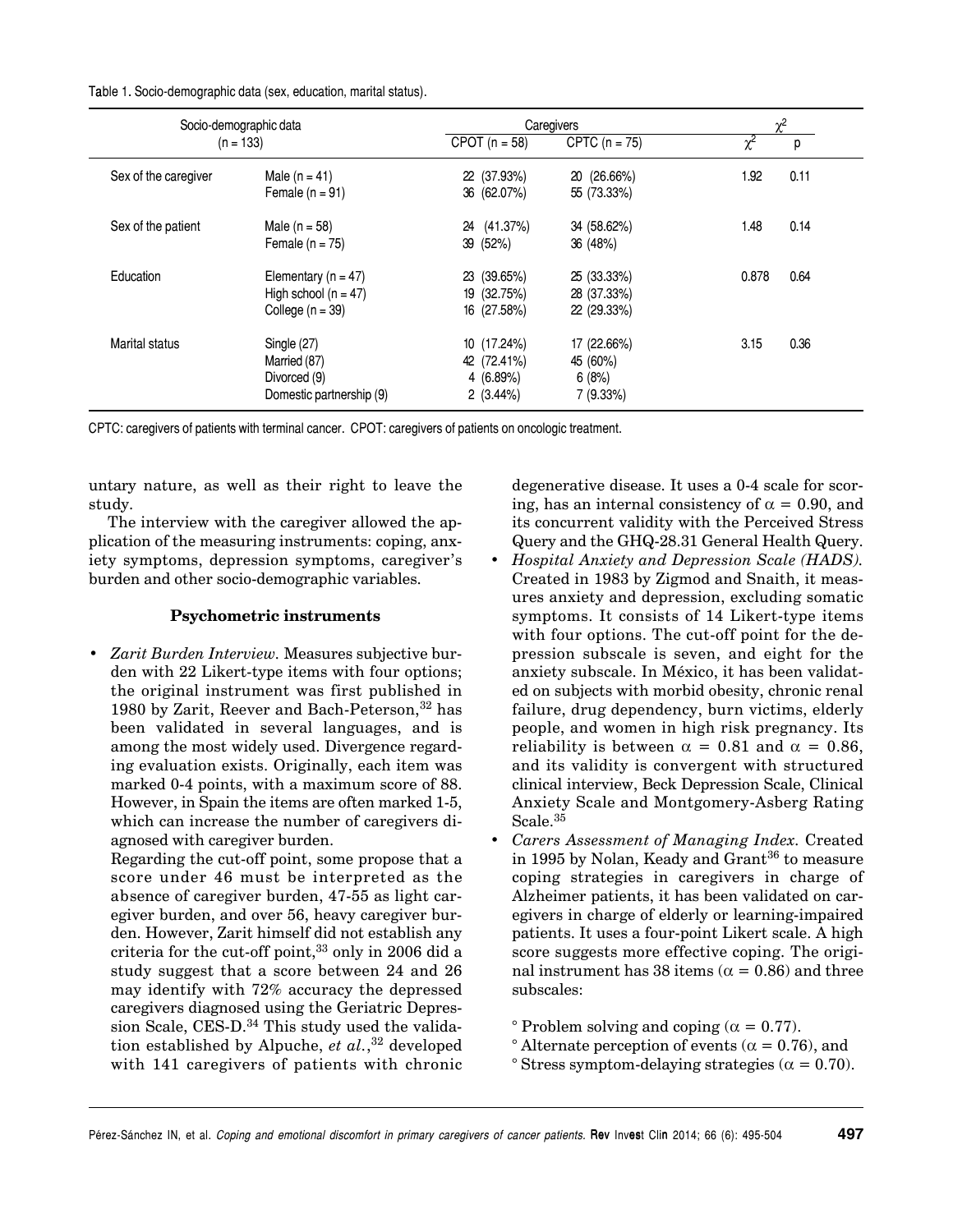| Table 2. Comparison of emotional distress between caregivers of patients with terminal cancer (CPTC) and caregivers of patients on oncologic treatment |  |  |
|--------------------------------------------------------------------------------------------------------------------------------------------------------|--|--|
| (CPOT).                                                                                                                                                |  |  |

| Emotional distress variables                                 |                                | CPTC, mean (SD)                                | CPOT, mean (SD)                               |  |  |
|--------------------------------------------------------------|--------------------------------|------------------------------------------------|-----------------------------------------------|--|--|
| Depression symptoms<br>Anxiety symptoms<br>Caregivers burden | $2.15*$<br>$2.21*$<br>$3.39**$ | 9.40(4.60)<br>$7.35$ $(4.47)$<br>30.09 (15.17) | 7.75(4.14)<br>(3.96)<br>5.72<br>21.98 (12.29) |  |  |

 $*$  p < 0.05.  $*$  p < 0.01.

A later study with European caregivers resulted in seven subscales and eliminated one item ( $\alpha$  = 0.84). The resulting subscales were:  $37$ 

- Reasons and realization:  $\alpha = 0.80$ .
- Internal or external help:  $\alpha = 0.74$ .
- Free time:  $\alpha = 0.74$ .
- Emotional expression:  $\alpha = 0.69$ .
- Positive thought and behavior:  $\alpha = 0.74$ .
- Routine and planning:  $\alpha = 0.69$ , and
- Stoicism:  $\alpha = 0.64$ .

The instrument was translated and validated for this study and the McKeea, *et al*., version was used.37

• *Informal Primary Caregiver Health Query.* Created in 2006 by Ramos, Barcelata, Alpuche, Islas and Salgado,<sup>38</sup> it consists of 73 multiple-choice questions, organized into five sections: sociodemographic characteristics, patient care, perceived social support, preventive health practices, and health perception (checkup attendance, exercise, physical symptoms, alcohol and tobacco consumption). It was designed for Mexican caregivers.<sup>39</sup>

#### **Procedure**

The subjects attended out patients at the clinic. Each was asked for his or her voluntary participation, and the instruments were applied via individual interview at the doctor's office, after informed consent was signed. After the interview, the results were explained to each caregiver, and, when necessary treatment options were offered. Afterwards, the data were captured for their analysis.

For the validation of the Carers Assessment of Managing Index, the international norms for health instrument adaptation were used; $40$  the first translation from English was done by two psychologists whose first language was Spanish. The second translation was independently done by two psychologists whose first language was English. Two Spanish-speaking psychologists (different from those who had done the first translation) simultaneously revised all translations in order to choose the most adequate version for each item. Lastly, five judges (psychologists with at least one year of clinical experience with cancer patients or palliative care patients) checked the consistency of the items with regard to the objectives of the test and the coherence of the language, using the Osterlind's item-objective congruence index.

For the data analysis, the Statistical Program for Social Sciences IBM SPSS, version 21 was used; to check the psychometric properties of the Carers Assessment of Managing Index, an analysis of internal consistency with Cronbach alpha reliability analysis was conducted, as well as a factorial analysis test and a confirmatory factorial analysis with structural equation modeling, using the AMOS Graphics software for SPSS 21.

Next, Pearson correlation tests and linear regression were applied in order to analyze the relationship between coping and emotional distress. Student's *t*-tests and analysis of variance (ANOVA) were used to compare coping styles with regard to emotional distress and socio-demographic variables, with a reliability level of  $\alpha$  < 0.05 in all tests.

#### RESULTS

Of the 152 caregivers interviewed, only 133 met the criteria for inclusion. The mean age of the caregivers was 49 years old  $(SD = 14)$ . The 31.57% (42) of the participants were men and 68.42% (91) were women. The average time elapsed since the cancer diagnosis was 36.27 months (SD =  $46.68$ ).  $43.6\%$ (58) were caregivers of patients with terminal cancer (CPTC) and 56.3% (75) were caregivers of patients on oncologic treatment (CPOT) No statistically significant differences were found between the caregivers with regard to sex, education, marital status (Table 1), age or time elapsed since the cancer diagnosis.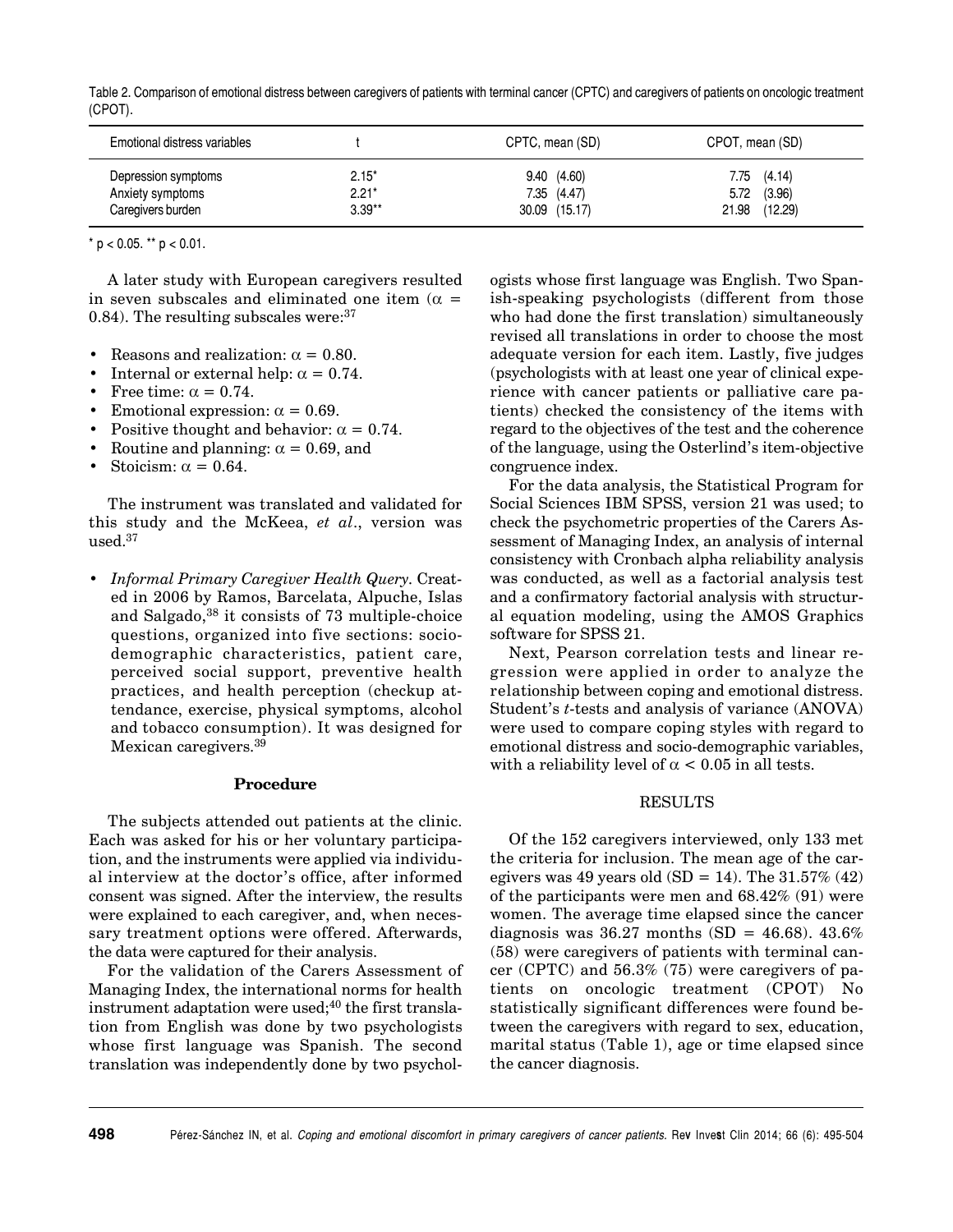Table 3. Relationship between coping styles and emotional distress.

|             | Variables                      |                     | Correlation |       | Regression |           |
|-------------|--------------------------------|---------------------|-------------|-------|------------|-----------|
|             | Independent                    | Dependent           |             |       |            | F.        |
| <b>CPTC</b> | Emotional regulation           | Anxiety symptoms    | $-0.316**$  | 0.316 | 0.100      | $8.18**$  |
|             |                                | Depression symptoms | $-0.265**$  | 0.265 | 0.070      | $5.60*$   |
|             | Alternate perception of events | Anxiety symptoms    | $-0.333**$  | 0.333 | 0.111      | $9.22***$ |
|             |                                | Depression symptoms | $-0.321**$  | 0.321 | 0.103      | $8.52***$ |
|             |                                | Caregivers burden   | $-0.306**$  | 0.306 | 0.094      | $7.66**$  |
|             | Global score                   | Anxiety symptoms    | $-0.340**$  | 0.340 | 0.115      | $9.65***$ |
|             |                                | Depression symptoms | $-0.310**$  | 0.310 | 0.096      | $7.84**$  |
|             |                                | Caregivers burden   | $-0.276*$   | 0.276 | 0.076      | $6.07**$  |
| <b>CPOT</b> | Emotional regulation           | Depression symptoms | $-0.471**$  | 0.471 | 0.222      | $16.51**$ |
|             | Alternate perception of events | Caregivers burden   | $-0.303*$   | 0.303 | 0.092      | $5.86*$   |
|             | Global score                   | Depression symptoms | $-0.365**$  | 0.365 | 0.133      | $8.91**$  |

\* p < 0.05, \*\* p < 0.01 Correlations (Pearson) Regressions (simple linear). CPTC: caregivers of patients with terminal cancer. CPOT: caregivers of patients on oncologic treatment.

## **Validation of the Carers Assessment of Managing Index**

• *Review by judges.* The percentage of agreement between judges for the Osterlind's item-objective congruence index, was 84%. Twenty-seven out of 31 items scored a high degree of congruence, two items scored a medium degree, and two scored a low degree. Some items were rewritten. A Student's t-test was conducted to ensure that the items acknowledged the difference between high and low scores, as well as an analysis of internal consistency with Cronbach alpha reliability analysis. Items 2, 7, 16, and 22 were removed in these steps. Next, an exploratory factorial analysis with orthogonal rotation was conducted. Its adjustment measures were  $KMO = 0.805$  and Bartlett's test of sphericity  $\chi^2 = 879.94$ , p < 0.001, which resulted in seven factors that explained 57.58% of the variance. The items with high scores in more than one factor were deleted and the analysis was repeated. The adjustment measures were  $KMO =$ 0.785,  $\chi^2 = 398.20$ , p < 0.001, with four factors that explained 52.53% of the variance. The instrument was subjected to a confirmatory factorial analysis with structural equations, in which one of the factors was deleted. The adjustment measures for the final test were satisfactory:  $\chi^2$  = 86.48, gl = 74, p = 0.153, IFI = 0.95, TLI = 0.94,  $CFI = 0.95$ , RMSEA = 0.036 IC [0, 0.064].

The scale had an internal consistency of  $\alpha$  = 0.78, and consisted of 14 items grouped in three factors:

- Active coping ( $\alpha = 0.719$ ), which is the search for information or support from the health professionals and problem-solving activities.
- Emotional regulation ( $\alpha = 0.618$ ), which includes venting emotions, exercising, searching for free time and activities not related with the patient, and
- Alternate perception of events ( $\alpha = 0.606$ ), including humor, pleasant memories, positive comparisons, and focusing on the present.

Coping styles: comparison between CPTC and CPOT.

CPTC scored higher on symptoms of depression, anxiety and caregiver burden. These differences were found to be statistically significant (Table 2).

Regarding the differences between coping styles, alternate perception of events  $(t = 3.31, p = 0.001)$ was higher among CPOT (mean =  $6.7$ , SD =  $2.47$ ) than among CPTC (mean =  $5.3$ , SD =  $2.29$ ); no significant differences were found among the other coping styles.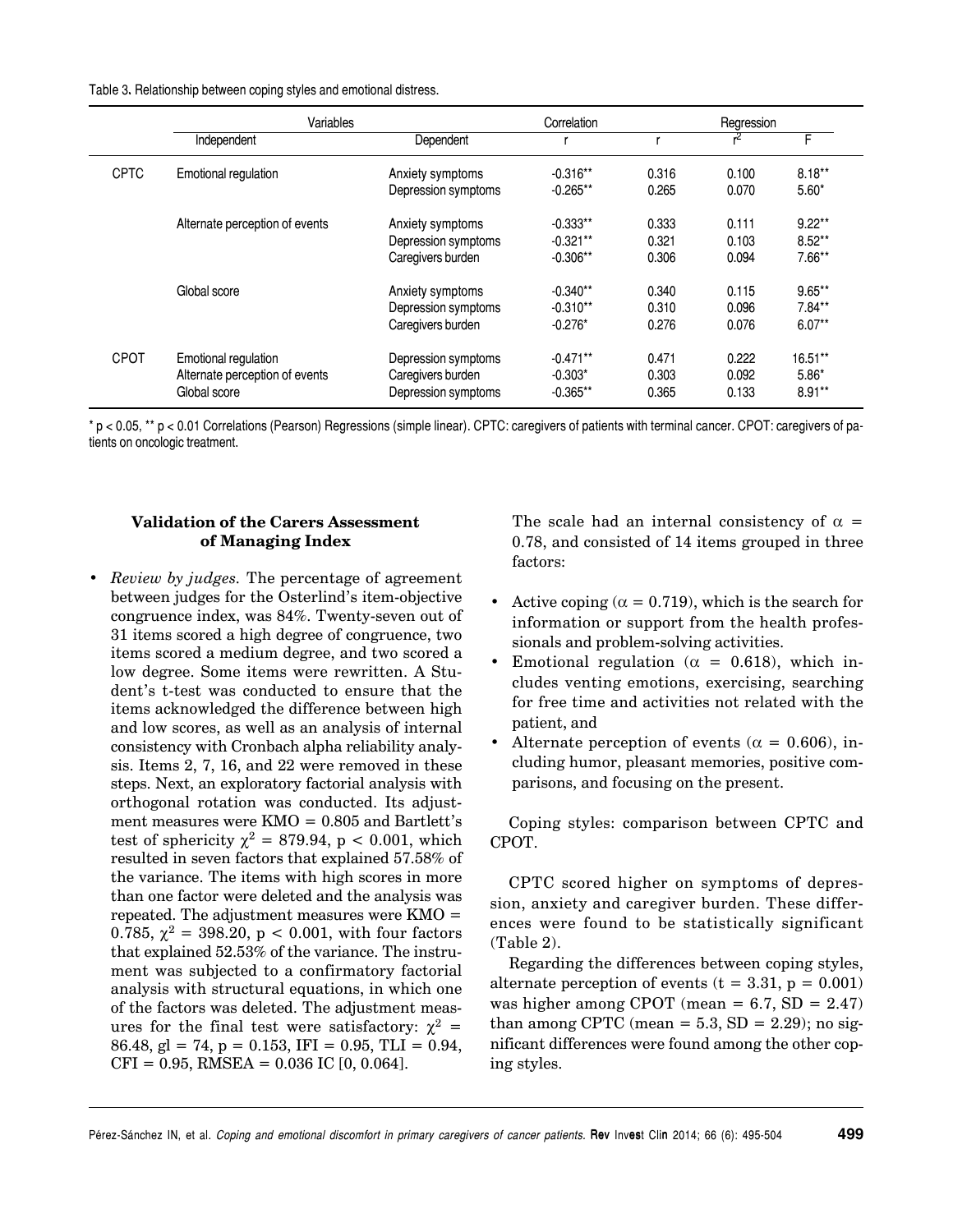|             | Coping                         | t                              | Difficulties faced by caregivers                                                                                                         | Mean (SD)                                                                              |
|-------------|--------------------------------|--------------------------------|------------------------------------------------------------------------------------------------------------------------------------------|----------------------------------------------------------------------------------------|
| CPOT        | Active coping                  | $2.23*$<br>$2.28*$             | Has affected times<br>Does NOT have affected time<br>Has felt irritable<br>Has NOT felt irritable                                        | $5.82$ $(2.53)$<br>7.33 (1.97)<br>5.75 (2.54)<br>7.23<br>(2.02)                        |
|             | Emotional regulation           | 4.95**<br>$2.93**$             | Exercises<br>Does NOT exercise<br>Has decreased appetite<br>Does NOT have decreased appetite                                             | (1.59)<br>5.85<br>$3.07$ $(2.21)$<br>(2.33)<br>2.62<br>(2.23)<br>4.57                  |
|             | Alternate perception of events | $2.30*$<br>$3.08**$            | Has felt symptoms like those of the patient<br>Has NOT felt symptoms<br>Fears having cancer in the future<br>Does NOT fear having cancer | 4.85<br>(2.73)<br>7.08<br>(2.34)<br>5.66<br>(2.74)<br>7.59<br>(1.93)                   |
| <b>CPTC</b> | <b>Active Coping</b>           | $2.07*$                        | Household chores affected<br>Household chores NOT affected                                                                               | (2.71)<br>5.15<br>(3)<br>6.52                                                          |
|             | Emotional regulation           | $2.16*$<br>$2.27*$<br>$2.94**$ | Sex life affected<br>Sex life NOT affected<br>Exercises<br>Does NOT exercise<br>Has felt tachycardia                                     | (2.06)<br>3.39<br>4.51<br>(2.21)<br>(2.20)<br>4.91<br>(2.12)<br>3.70<br>(2.15)<br>3.08 |
|             |                                | $4.07**$                       | Has NOT felt tachycardia<br>Has experienced hand trembling<br>Has NOT experienced hand trembling                                         | 4.60<br>(2.08)<br>2.20<br>(1.85)<br>4.56<br>(2.04)                                     |
|             |                                | $2.65**$                       | Smokes<br>Does NOT smoke                                                                                                                 | (2.03)<br>3.04<br>4.50<br>(2.16)                                                       |
|             |                                | $2.40*$                        | Has experienced memory problems<br>Has NOT experienced memory problems                                                                   | 3.35<br>(2.57)<br>4.81<br>(1.96)                                                       |
|             | Alternative event perception   | $2.11*$                        | Has trouble looking after own health<br>Does NOT have trouble looking after own health                                                   | 4.89<br>(2.12)<br>(2.40)<br>6                                                          |
|             |                                | $2.51*$                        | Has felt sad<br>Has NOT felt sad                                                                                                         | 5.18<br>(2.17)<br>(2.64)<br>7.10                                                       |
|             |                                | $2.49*$                        | Has experienced memory problems<br>Has NOT experienced memory problems                                                                   | 4.87 (2.19)<br>$6.17$ $(2.28)$                                                         |
|             |                                | $2.54*$<br>$2.05*$             | Has trouble making decisions<br>Does NOT have trouble making decisions<br>Has felt tired often<br>Has NOT felt tired often               | 4.63<br>(1.99)<br>5.97 (2.38)<br>(2.26)<br>5<br>$6.10$ $(2.27)$                        |
|             |                                | $2.54*$                        | Has thought he/she is not useful<br>Has NOT thought he/she is not useful                                                                 | (1.18)<br>4.35<br>5.83 (2.37)                                                          |

 $*$  p < 0.05.  $**$  p < 0.01. Student t-test.

### **Association between coping, socio-demographic variables and emotional distress in the caregiver**

Regarding emotional stress variables (symptoms of anxiety, depression and caregiver burden), the regression analysis showed that global coping (score of the whole scale), emotional regulation and alternate perception of events predict emotional distress variables better for CPTC than for CPOT (Table 3).

Regarding non adaptive ways of coping with events, no differences were found between CPTC and CPOT. It must be stressed that 62.8% of the caregivers sampled vent their anger by screaming. Among them, the scores are higher for symptoms of depression (t = 3.76, p < 0.001, mean = 7.60, SD = 4.39) and caregiver burden ( $t = 2.04$ ,  $p < 0.05$ , mean =  $28.26, SD = 14.90$ , in contrast to caregivers who do not exhibit such behavior. These have the following data for symptoms of depression: mean = 4.95,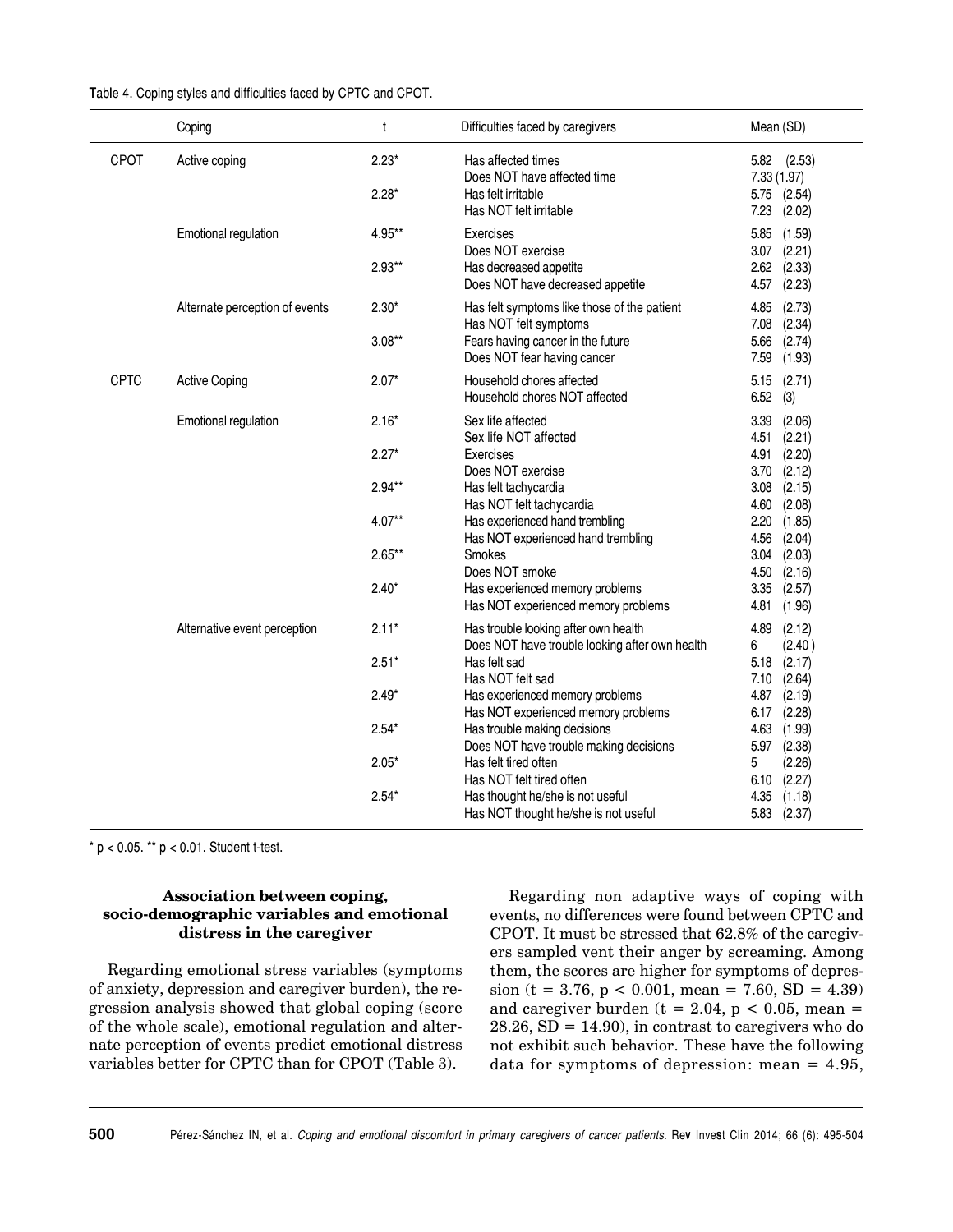|  |  |  | Table 5. Social support and coping in caregivers. |
|--|--|--|---------------------------------------------------|
|  |  |  |                                                   |
|  |  |  |                                                   |
|  |  |  |                                                   |

|             | Coping                         |         | Type of support received by the caregiver                                                                           |              | Mean (DE)        |  |
|-------------|--------------------------------|---------|---------------------------------------------------------------------------------------------------------------------|--------------|------------------|--|
| <b>CPOT</b> | Alternate perception of events | $2.31*$ | Has somebody who listens and understands<br>Does NOT have somebody who listens and understands                      | 7.41<br>6    | (2.18)<br>(2.88) |  |
|             |                                | $2.45*$ | Has a substitute for when he/she cannot care the patient<br>Does NOT have a substitute                              | 7.26<br>5.58 | (2.13)<br>(2.87) |  |
| <b>CPTC</b> | Active coping                  | $2.24*$ | Receives information and counseling from health professionals<br>Does NOT receive enough information and counseling | 6.73<br>5.24 | (2.75)<br>(2.95) |  |
|             | Emotional regulation           | $2.52*$ | Has somebody who listens and understands<br>Does NOT have somebody who listens and understands                      | 4.57<br>3.38 | (2.02)<br>(2.30) |  |
|             |                                | $2.43*$ | Has somebody to help care the patient<br>Does NOT have somebody to help care the patient                            | 4.52<br>3.24 | (2.02)<br>(2.36) |  |
|             | Alternate perception of events | $2.15*$ | Receives information and counseling from health professionals<br>Does NOT receive enough information and counseling | 6.05<br>4.92 | (2.20)<br>(2.31) |  |
|             |                                | $2.18*$ | Has economic support<br>Does NOT have economic support                                                              | 5.97<br>4.82 | (2.21)<br>(2.31) |  |

\*p < 0.05. \*\*p < 0.01. Student *t*-test. CPTC: caregivers of patients with terminal cancer. CPOT: caregivers of patients on oncologic treatment.

 $SD = 3.60$  and caregivers burden mean =  $23.10$ ,  $SD =$ 13.54.

Besides, 73% of the caregivers vent their emotions through weeping. It was found that these score higher on depression symptoms  $(t = 2.20, p < 0.05,$ mean =  $7.10$ ,  $SD = 4.27$ , compared with those who do not vent through weeping (mean  $= 5.26$ , SD  $=$ 4.16).

On the other hand, it is important to note that half the caregivers smoked or drank alcohol to cheer up, although only 25% of these were regular smokers and 16.54% were regular drinkers. Also, 46.96% thinks they ate more than usual in the last months, and anxiety symptoms were more common among them  $(t = 2.62, p < 0.05)$ , as well as caregiver burden (t = 2.09, p < 0.05).

With regard to the time the caregivers have been working as such, it was found that the scores for active coping are higher among caregivers who have been caring their patient for a shorter time (caregivers who have been with a patient for less than a year: mean=  $4.69$ , SD =  $2.38$ ; 1 to 3 years: mean =  $4.09$ ,  $SD = 2.19$ ; over 4 years: Mean = 3.42,  $SD = 2.20$ ;  $F = 3.09$ ,  $p < 0.05$ ,  $g = 3, 130, 132$ .

As for the habits of the caregivers, it is important to note that those who smoked and/or did not exercise scored lower on emotional regulation, unlike those whose hobbies or household chores were affected by their current job like caregiver, and who scored lower on active conping

The coping scores were also reduced when the caregivers had difficulties looking after their own health, found in themselves symptoms similar to those of their patients, expressed fear of suffering cancer in the future, or showed symptoms such as sadness, lack of appetite, fatigue, tachycardia, trembling hands, thoughts of futility, memory loss, or difficulty making decisions (Table 4).

With regard to the support received by the caregivers, information and counseling from health professionals were associated with higher active cop ing scores in CPTC and higher alternate perception of events scores for both kinds of caregivers. But it was also observed that alternate perception of events scores were higher for CPTC with economic support and CPOT with somebody who could care the patient if the caregiver could not be present.

Alternate perception of events was higher for both kinds of caregivers when they had somebody who could listen to them, understand them or help with caregiving tasks. This kind of support was also associated with higher emotional regulation scores, but only for caregivers of terminal patients (Table 5).

Lastly, coping scores were higher for caregivers with college education (graduate and postgraduate), and in those who are the children of the patient under their care. These differences only came up among caregivers of terminal patients (Table 6).

#### DISCUSSION

Regarding the adaptation of the Carers Assessment of Managing Index, compared to previous adaptations,36,37 several active coping items were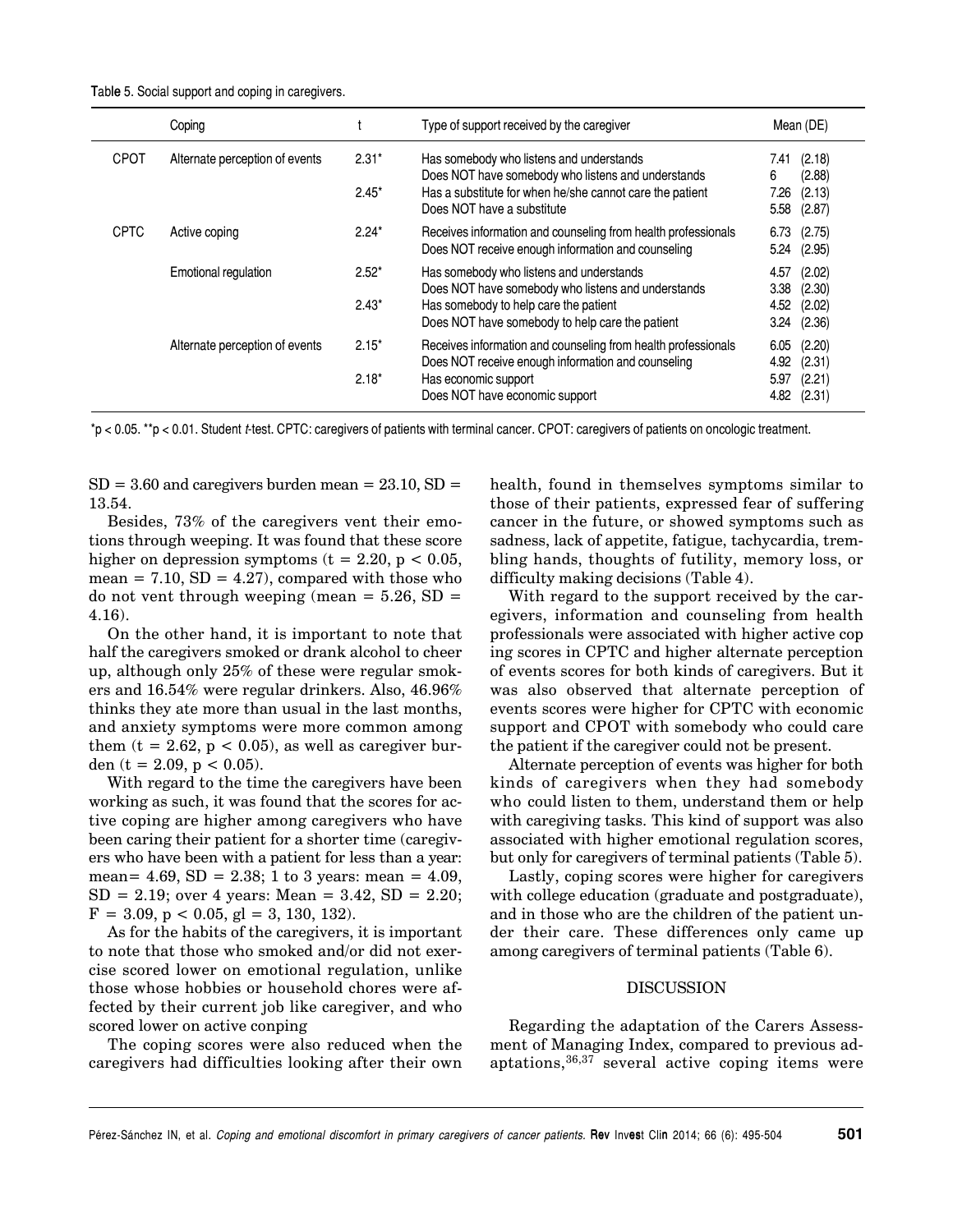Table 6. Relationship between coping styles, education and kinship of terminal patient caregivers.

| Coping<br>Caregivers |                                |                | <b>ANOVA</b> |                         |           | Tukey test  |                 |            |
|----------------------|--------------------------------|----------------|--------------|-------------------------|-----------|-------------|-----------------|------------|
|                      | $(n = 75)$                     | Mean           | SD           | gl                      | F         |             | Mean difference |            |
| • Education          |                                |                |              |                         |           |             |                 |            |
|                      | Active coping                  |                |              |                         |           |             |                 |            |
|                      | Elementary $(n = 24)$          | 4.12           | 2.99         | $\overline{c}$          | 7.95**    | Elementary  | High school     | $-2.44***$ |
|                      | High school ( $n = 28$ )       | 6.57           | 2.53         | 72                      |           | Elementary  | College         | $-2.87**$  |
|                      | College $(n = 23)$             | $\overline{7}$ | 2.57         | 74                      |           |             |                 |            |
|                      | Emotional regulation           |                |              |                         |           |             |                 |            |
|                      | Elementary                     | 3.25           | 2.11         | 2                       | $5.76***$ | Elementary  | College         | $-2.01**$  |
|                      | High school                    | 3.85           | 2.36         | 72                      |           | High school | College         | $-1.40*$   |
|                      | College                        | 5.26           | 1.62         | 74                      |           |             |                 |            |
|                      | Alternate perception of events |                |              |                         |           |             |                 |            |
|                      | Elementary                     | 4.7            | 2.42         | $\overline{c}$          | $3.91*$   | Elementary  | College         | $-1.76*$   |
|                      | High school                    | 5.21           | 2.06         | 72                      |           |             |                 |            |
|                      | College                        | 6.47           | 2.23         | 74                      |           |             |                 |            |
| Global score         |                                |                |              |                         |           |             |                 |            |
|                      | Elementary                     | 12.03          | 6.59         | $\overline{\mathbf{c}}$ | $8.81**$  | Elementary  | College         | $-6.65**$  |
|                      | High school                    | 15.64          | 5.27         | 72                      |           |             |                 |            |
|                      | College                        | 18.73          | 4.13         | 74                      |           |             |                 |            |
| • Kinship            |                                |                |              |                         |           |             |                 |            |
| Global score         |                                |                |              |                         |           |             |                 |            |
|                      | Parent $(n = 6)$               | 12             | 5.16         | 3                       | $2.98*$   | Child       | Spouse          | $4.04*$    |
|                      | Child $(n = 32)$               | 17.35          | 5.59         | 70                      |           |             |                 |            |
|                      | Spouse $(n = 30)$              | 13.26          | 5.53         | 74                      |           |             |                 |            |
|                      | Sibling $(n = 7)$              | 19.16          | 6.3          |                         |           |             |                 |            |

 $* p < 0.05$ .  $* p < 0.01$ . ANOVA test with Tukey pair comparisons.

deleted due to their low frequency, such as problem prevention, testing different solutions, planning schedules or activities, and identifying priorities, among others, however, it is important to test if these results reoccur with other Mexican caregivers. For now, previous studies<sup>4,9,15</sup> suggest that Latin caregivers use these strategies less often than Caucasian caregivers. The results seem to conform to this. The test is an important contribution of the study; the questions show the activities in the everyday experience of caregivers, and since the test is short, its application is easy.

As for the second objective of the study, to ascertain if there are any differences between the coping styles of CPTC and CPOT, only alternate perception of events shows differences and it is higher for CPOT, since CPTC are less capable of using this strategy due to stressing situations increasing when the patient gets worse $22,23$  and demand for care grows.24-26 The same reasons can influence emotional distress in the caregiver, as in other studies, where such distress is higher for CPTC.<sup>20</sup>

The last objective was to measure the relationship between coping, socio-demographic variables, and emotional distress in caregivers (caregiver burden, depression and anxiety symptoms), It was found that emotional regulation was inversely related to emotional distress, especially in CPTC, while active coping was not related in any way. These results were unexpected, given that in other studies,10,11 active coping reduces emotional distress and emotional regulation strategies increase it.9,10,12,16

On the other hand, alternate perception of events showed an inverse relationship with caregivers burden, which has been documented before,  $12,13$  but also showed an inverse relationship with anxiety and depression symptoms, a result that reflects important cultural differences, since, according to other studies, Latin caregivers use more coping styles focused on reappraisal or emotional regulation, $4,9,15$  apparently due to the emotional discharge they cause. Furthermore, the caregivers said there were not many situations they could foresee or control regarding the health of their patients.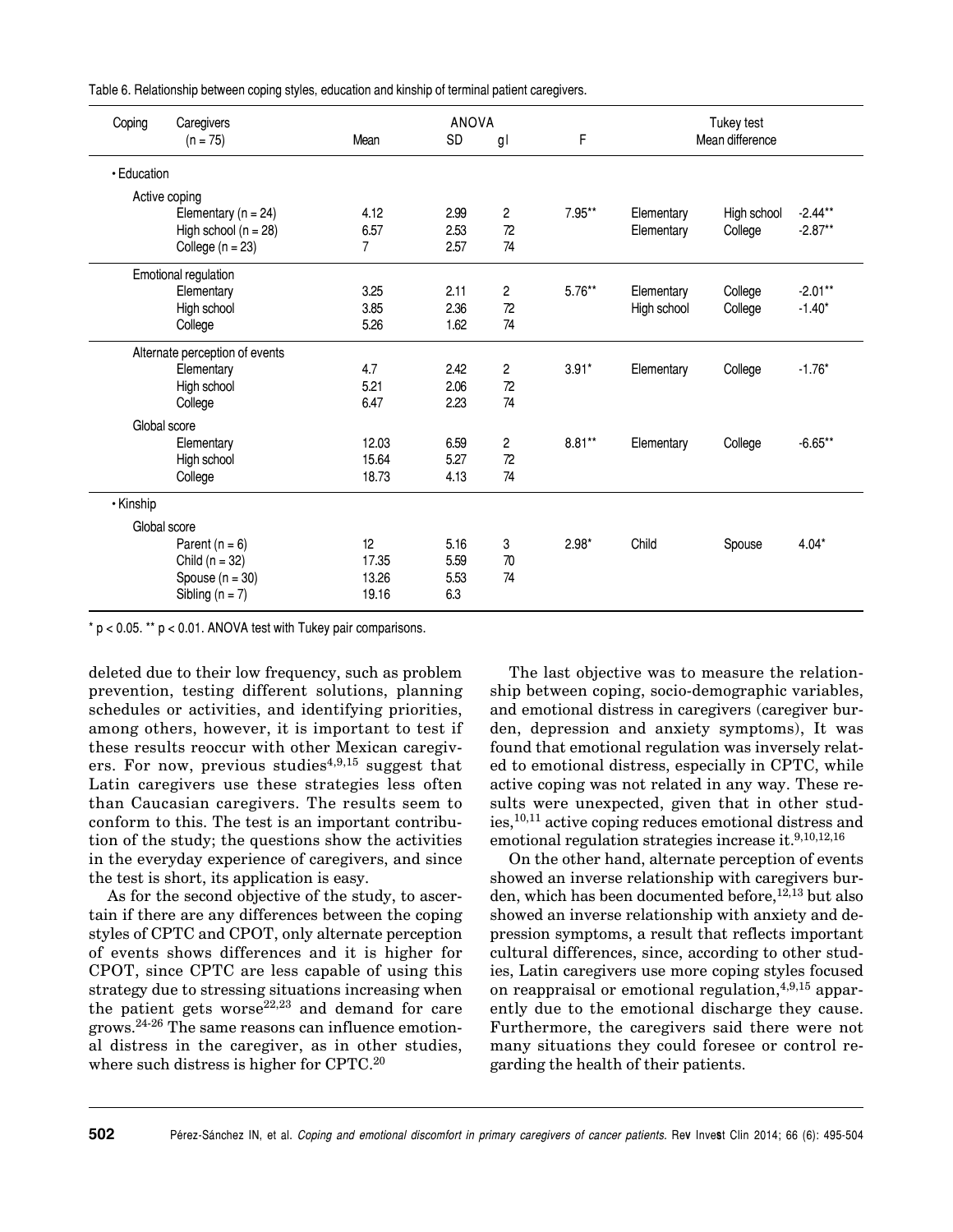As for non-adaptive coping styles, activities such as weeping, screaming, smoking, eating and drink ing alcohol to decrease anxiety were associated with higher emotional distress. Other studies $9,10,12,16$  have also pointed to their negative effect on caregivers, but, unlike previous research, $1,19$  this study did not find a higher occurrence of these activities in CPTC. They were more frequent, however, in caregivers with low coping scores, perhaps because a lack of coping causes a higher perception of stress.<sup>17</sup>

A lack of coping is also associated with decreased self-care behavior (difficulties looking after their own health, lack of exercise, smoking) and health concerns (looking for symptoms similar to those of the patient or fear of getting cancer); decreased selfcare behavior has also been associated with stress.<sup>2</sup>

Problems with coping are also associated with decline in different areas of life (sexuality, household chores and hobbies) and several symptoms such as lack of appetite, irritability,  $30$  tachycardia, trembling hands, sadness, memory  $loss$ <sup>31</sup> difficulty making decisions, and fatigue. CPTC showed these negative consequences more often.

This makes sense in light of transactional stress model: CPTC have higher demands, and those with low social support<sup>7</sup> and low coping scores (regardless of the type of patient under their care) have fewer resources; this lack of balance between demands and resources can cause the observed negative effects: more symptoms, health concerns, and decreased self-care behavior.<sup>8,9</sup>

Lastly, among the limitations to this study, it is important to note that there are few males in the sample. This limitation is shared with other studies, where the number of male caregivers does not usually exceed one fourth of the samples. This is, no doubt, due in no small part to the roles culturally assigned to each gender, and it hinders the observation of differences between men and women.

Another important limitation of this study is the fact that most patients were referred to the clinic for the treatment of pain. The stress caused by this symptom on caregivers<sup>15</sup> might affect the reported emotional distress scores. Another point that could be expanded upon in future research is the use of non-adaptive behaviors for coping with stress.

#### ACKNOWLEDGEMENTS

The first author received funding from the National Science and Technology Counsel's national grant program for her doctorate degree, under the supervision of the second author.

The authors wish to thank the caregivers interviewed for this study, as well as the personnel work ing at the Pain and Palliative Treatment Clinic at the High Specialty Medical Unit, in the Oncology Hospital at Centro Médico Nacional Siglo XXI, and doctors Rebeca Robles Garcia and Angelica Rivers Rosas for their feedback and encouragement.

#### REFERENCES

- 1. Stajduhar K, Martin W, Barwich D, Fyles G. Factors Influencing Family Caregivers' ability to cope with providing end-oflife cancer care at home. *Cancer Nursing* 2008; 31(1): 77-85.
- 2. Nguyen M. Nurse's assessment of caregiver burden. *Medsurg nursing* 2009; 18(3): 147-51.
- 3. Janevic M, Connell C. Exploring self-care among dementia caregivers: The role of perceived support in accomplishing exercise goals. *J Women & Aging* 2004; 16(2): 71-86.
- 4. Herbert R, Schulz R. Caregiving at the End of Life. *Journal of palliative medicine* 2006; 9(5): 1174-87.
- 5. Araya L, Guamán M, Godo C. Estrés del cuidador de un enfermo terminal, Universidad Austral de Chile, 2006. Disponible en: http://medicina.uach.cl/saludpublica/diplomado/contenido/ trabajos/1/La%20Serena%202006/ Estres\_de\_%20cuidado\_%20de\_%20enfermo\_terminal.pdf.
- 6. Expósito. C. La calidad de vida en los cuidadores primarios de pacientes con cáncer. *Revista Ciencia Médica La Habana* 2008; 7(3). Disponible en http:// scielo.sld.cu/scielo.php?script=sci\_arttext& pid=S1729-519X2008000300004&lng=es.
- 7. Lavretsky H. Stress and depression in informal family caregivers of patients with Alzheimer's disease. *Aging Healt* 2005; 1(1): 117-33.
- 8. Hudson P. A conceptual model and key variables for guiding supportive interventions for family caregivers of people receiving palliative care. *Palliative and Supportive Care* 2003; 1(5): 353-65.
- 9. Pinquart M, Sörensen S. Ethnic differences in stressors, resources, and psychological outcomes of family caregiving: A meta-analysis. *The Gerontologist* 2005; 45(1): 90-106.
- 10. Lambert S, Girgis A, Turner J, McElduff P, Kayser K, Vallentine P. A pilot randomized controlled trial of the feasibility of a self-directed coping skills intervention for couples facing prostate cancer: Rationale and design. *Health and Quality of Life Outcomes* 2012; 10: 119-30.
- 11. Ko C, Malcarne V, Varni J, Roesch S, Banthia R, Greenbergs H, et al. Problem-solving and distress in prostate cancer patients and their spousal caregivers. *Support Care Cancer* 2005; 13(6): 367-74.
- 12. Carter P, Acton G. Personality and coping predictors of depression and sleep problems among caregivers of Individuals who have cancer. *Journal of Gerontological Nursing* 2006; 32(2): 45-53.
- 13. Di Mattei V, Prunas A, Novella L, Marcone A, Cappa S, Sarno L. The burden of distress in caregivers of elderly demented patients and its relationship with coping strategies. *Neurological Sciences* 2008; 29(6): 383-9.
- 14. Jones P, Winslow B, Lee J, Burns M, Zhang X. Development of a caregiver empowerment model to promote positive outcomes. *Journal of Family Nursing* 2011; 17(1): 11-28.
- 15. Farran C. Family caregiver intervention research: where have we been? Where are we going? *Journal of Gerontological Nursing* 2001; 27(7): 38-45.
- 16. Garity J. Caregiver burden in multiple sclerosis: The impact of neuropsychiatric symptoms. *Journal of Gerontological Nursing* 2006; 32(6) 39-48.